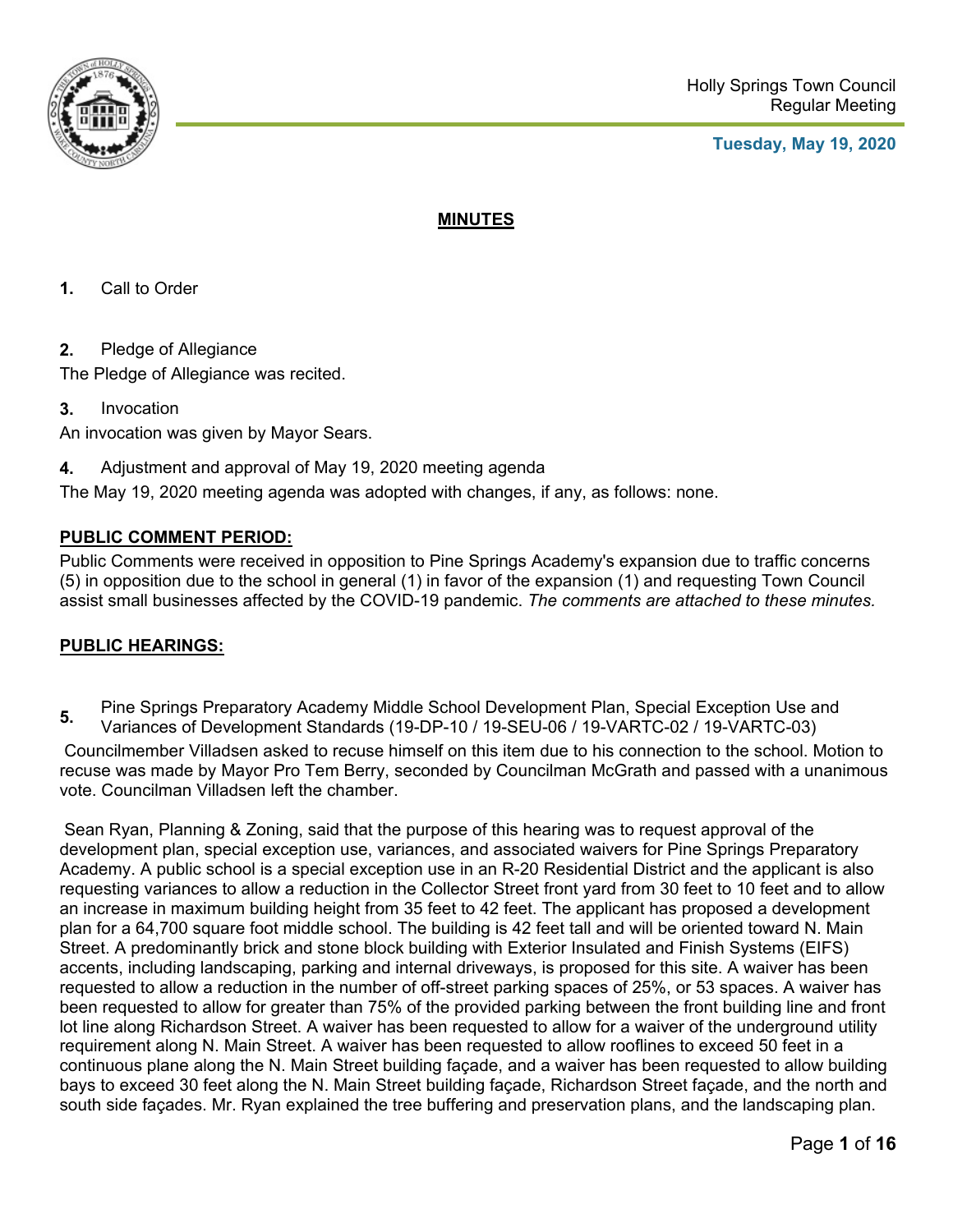Rachel Jones, Engineering, showed the submitted utility plan. Utility connections will be provided with this project. There are existing connections at the north and south ends of the property. Sewer will connect to an existing manhole. The applicant has submitted a waiver to pay a fee-in-lieu of burying the overhead utilities along N. Main Street, due to the minimum length not being met. Traffic impact analysis was completed with the project. The new access point will be off Main Street with a new traffic signal proposed. She explained the traffic improvements proposed with the project. Ms. Jones explained that in 2017 the NC General Assembly created NCGS § 160A-307.1 which limits the town's ability to require street improvements for schools, including charter schools. The town would need to reimburse the school for road improvements, absent an agreement otherwise. Through negotiations between the Town and the applicant, the applicant has committed to completing the recommendations identified in the Traffic Impact Analysis (TIA) except for the thoroughfare widening required in the UDO, due to general statute limitations. The applicant will dedicate the right of way required to widen the street across the frontage. The applicant is committed to design and install the signal, but not to fully fund it. To achieve this, the Town would have to commit up to \$100,000 towards the signal.

Rick Madoni of the Planning Board said the biggest question they had was traffic.

 The Planning Board discussed the following issues and concerns on February 25, 2020: 1. Traffic impacts, including: if a connection to G.B. Alford Highway was considered? Emergency access points the future connection to the existing Richardson Street, the addition of a stop light at Rosewood Centre Drive and N. Main Street. Why widening is not being completed on N. Main Street?

2. If there are concerns with landfill odors?

3. Why a parking reduction is needed and if this will cause problems during events?

4. How many students will be located at the new school and how many total between the existing school and new school?

# **Planning Board Recommendation**:

Waivers:

The Planning Board recommended approval (8-1-0)

Those voting against the motion were: Mr. Crandall stated traffic infrastructure is not sufficient for the project as proposed and encouraged the Town Council to listen to a recording of the meeting.

Special Exception Use and Development Plan:

The Planning Board recommended approval (9-0-0)

The Planning Board included an additional condition of approval: the stop light on Rosewood and Main Street must be complete before the project is complete and school opens.

Staff has modified Development Plan condition 5.b. to reflect the Planning Board condition.

Note: A minor change to the landscape plan has been made after Planning Board consideration to modify the location of some plants in the N. Main Street landscape yard and remove a portion of a decorative wall beneath the above ground power lines at the request of Planning Staff. The modifications do not reduce the amount of landscaping provided.

A minor change to the plan has been made after Planning Board consideration to include the traffic signal and pedestrian signal at the intersection of Rosewood Centre Drive and N. Main Street. In addition, a note has been added to the plans that further clarifies the intended use of the proposed access off of N. Main Street.

MPT Berry asked if the underground utility waiver stopped the fee in lieu. Mr. Ryan said that if they waiver is approved the fee-in-lieu is required.

 With that explanation given, Mayor Sears opened the public hearing. The following input was received:

 Paul Stam, Pine Springs' attorney, introduced Andy Petty and said they would go through the first 4 findings of fact rapidly, and then they will go more slowly forward. He said that the plan coordinated with the Town's strategic plan.

 Andy Petty, Curry Engineering, said he was a licensed professional engineer. He has been working on this project for about a year. He said he is knowledgeable in traffic design and engineering. His firm has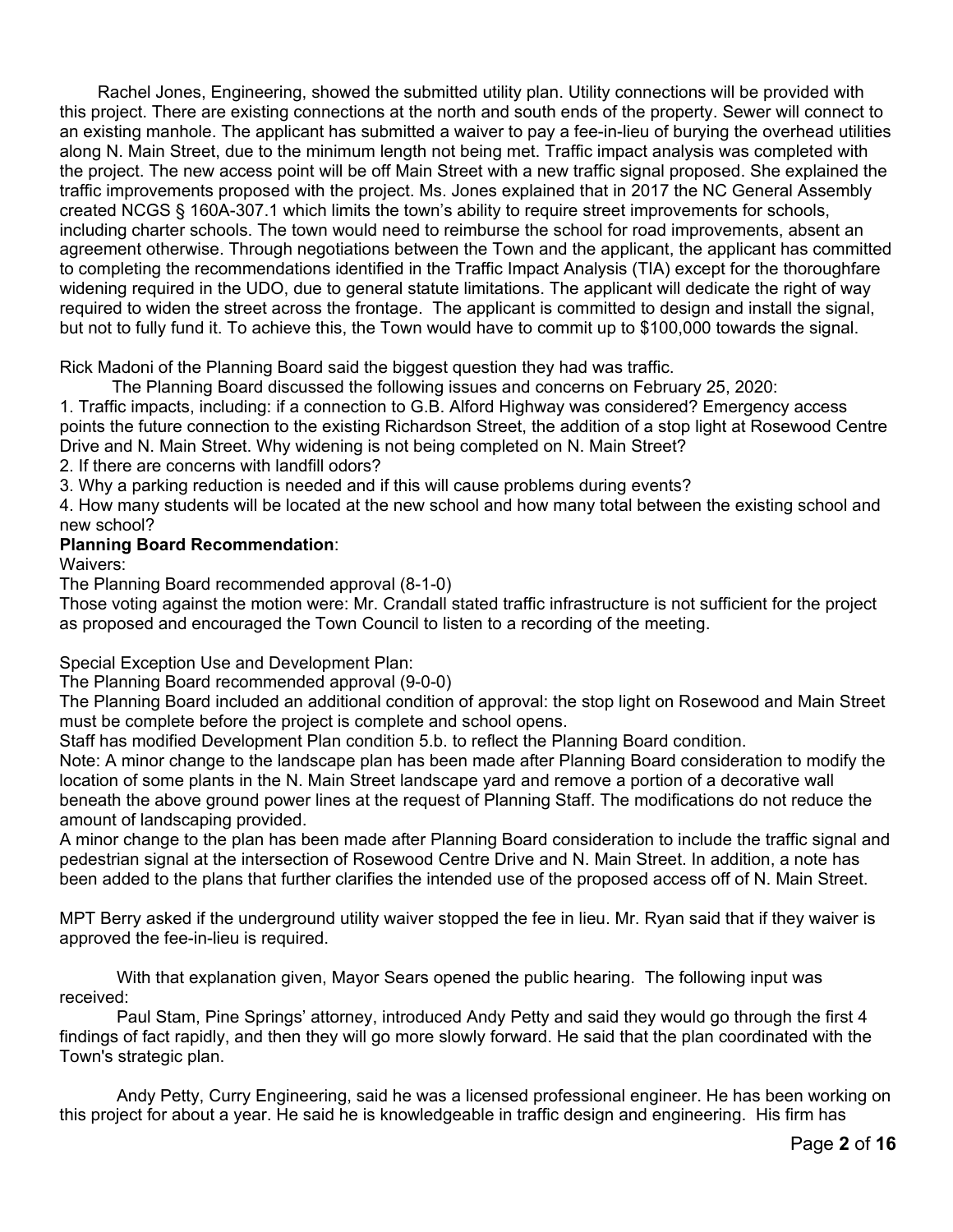worked with the staff, and with the traffic engineer. Mr. Stam asked him to elaborate on the first four findings of fact. Mr. Petty said: Finding 1: Educational facilities are an allowable use. The purpose of the middle school is to expand the educational use. Finding 2. The proposed use will not injure or adversely affect the adjacent area or property values. Neighborhoods are sought after when they are surrounded by schools,

especially those with A ratings. We believe it will make the surrounding neighborhoods more sought after. Finding 3. The proposed plan will be consistent with the existing character. This is an allowable use, the comprehensive plan allows for mixed use, and the school fits in with the other uses without being mixed use itself. Finding 4. The proposal conforms to all development standards. With the exception of some of the waivers we have asked for and it conforms to the UDO. He skipped Finding 5 to allow the traffic engineer to address that one during his testimony. Finding 6. Parking and trash and other service areas: We have tried to place the majority of parking as far away from Main St. as we could to avoid its being seen from street, and also to make it more convenient to the school. Finding 7. Fire codes, it meets all the Holly Springs fire codes. Finding 8. Sanitary facilities have been approved and will not adversely impact the town. The current infrastructure is adequate to handle the proposed use. Finding 9. The location screening buffering will balance the appearance with not distracting people driving by. They have incorporated the natural fall so as not to clear as many trees. They are providing all perimeter buffers.

Josh Reinke with Ramey Kemp said he has been practicing for 16 years. Findings 5 and 10: He said that in the TIA it was scoped with the NCDOT and the Town. DOT was not interested and so Ramey Kemp came in. He testified that to meet the town and NCDOT standards for development of this site, several traffic mitigation measures are necessary, which are the installation of a traffic signal at Rosewood and Main, corridor timing of the signal, the extension of Richardson Street to stub to the property to create a potential future connection, and restriping Rosewood Street to create a third lane.

Mr. Stam asked if he believes the mitigating measures will satisfy the Town's need for traffic control. Mr. Reinke said it meets or exceeds the development ordinance and the NCDOT standards.

Variance 19-VARTC-02: Mr. Petty said the property is constrained by the location of a stream and the location of existing sub streets. He testified that the need for the variance for the street setback was that environmental features of the property necessitated a reduction in the street setback which would allow for increased open space. The streets do not align so it's not a straight shot and the curve required to connect the street cuts the land in thirds. He said, from a safety perspective, the internal buffer is to allow line of sight on all the students. Finally, the parking area next to the school can serve double duty as a recreation area. Mr. Petty testified in favor of the parking reduction waiver that during the instructional time, the parking remains empty, the lack of buses at the school allows for the reduction, and for environmental reasons a reduction of parking spaces would be proper. He further testified that if it were later determined that additional parking is necessary, the applicant would be willing to install additional parking.

Variance 19-VARTC-03: Mr. Petty said we discussed this with the architect and due to the site grade and the need to accommodate NCDOT queuing requirements, Town parking requirements, provide a new public road, provide on-site play areas and include all space program needs for the new school, the building needs to be taller.

Mr. Petty addressed the requested Waivers as follows:

Wavier 19-WAV27: reduced parking: Because the gym is not used for activities except during evening hours, when the school is not at full capacity, they do not need that number of spaces. By eliminating 53 spots it allows about 8,000 sq. ft. of additional permeable surface. And the cost is not warranted. The site plan has reserved areas on site for the addition of parking if it is needed at a later time.

Waiver 19-WAV-31: Mr. Petty testified in favor of 19-WAV-31 to allow more than 75% of parking on the front of the building, that because of the installation of Richardson Street, the building now has two fronts - one on Richardson, and one on Main Street. Not to park on the "front" according to the UDO would be to push the parking to adjacent residential uses. The best place to park is on the frontage opposite Main Street for aesthetic reasons, which is the area fronting Richardson Street. Moving the majority of the parking near Richardson Street keeps the parking away from Main Street and sends the traffic down Richardson Street. Waiver 19-WAV-40: Architect wants to change the roofline from 50 to 57 to keep it proportional to building size and fit the character as an institutional use.

Wavier 19-WAV-41: Underground utilities: Because the thoroughfare widening is not reaching its full capacity they do not want to bury the power lines and then have to move them. It is not the full frontage of the property.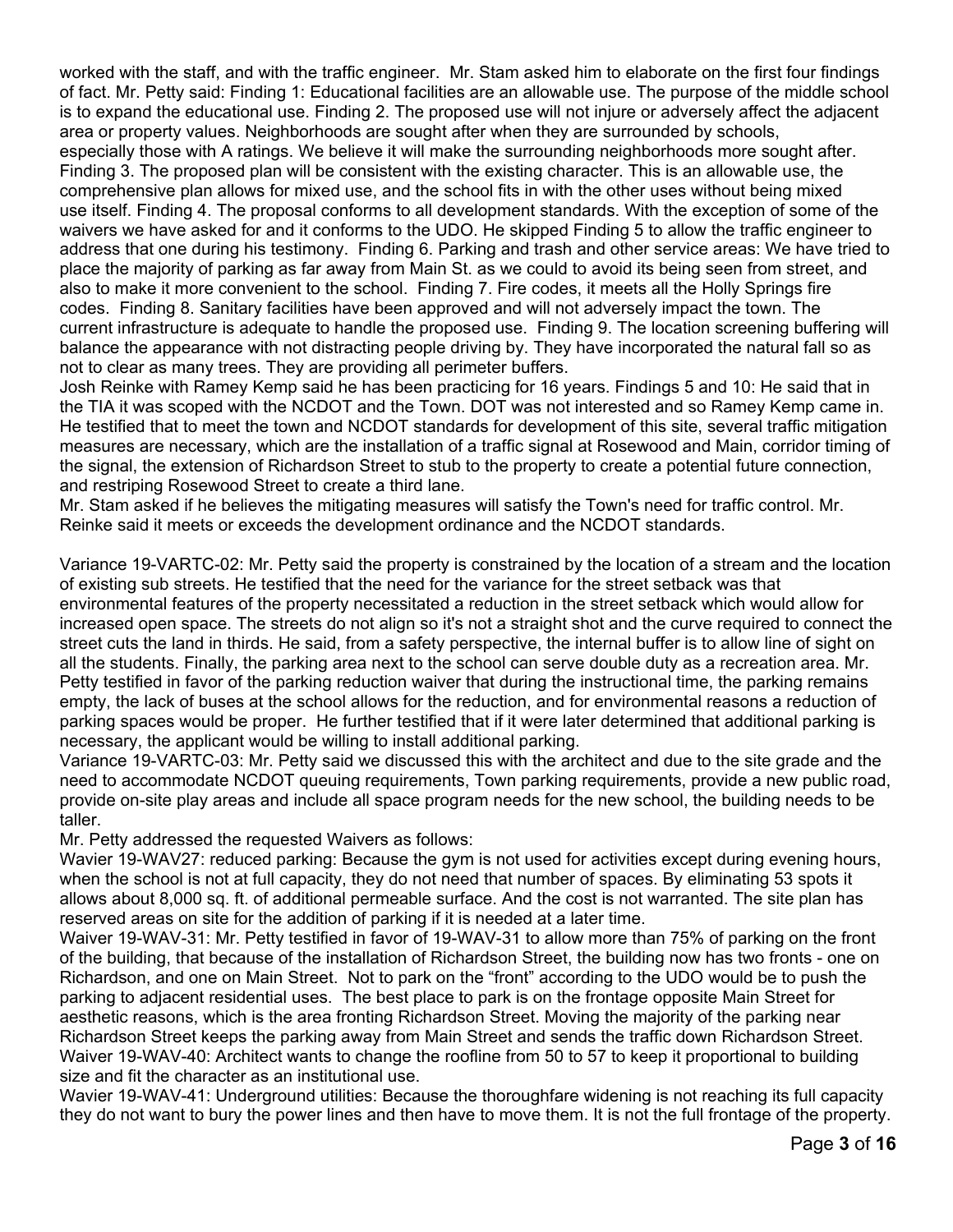They are also in communication with Duke Energy on all power and lighting needs. Wavier 19-WAV-42: Building mass requirements: To get the building to meet the shape of the property and still look proportional, applicants feel they need this waiver.

Jessie Dewar, speaking for the Easton Acres community. (According to Wake County property tax records, of 1609 N. Main Street.) She said that this is her community, and she has lived there for more than 50 years. She questioned why they were going to build a school there. When our kids were in school they had to go all the way to Cary. The traffic on 55 is already terrible. Why would you put a school there?

Cecilia McCullers, 5629 Easton Street. She said she has lived there for 30 years. She is on the opposite side of McClain where Richardson runs adjacent to Katha Dr. She is not opposed to the school but is concerned with the adjacent road, because Richardson St. is proposed to be the main road going in and out of the school She sees the other schools in town where neighborhoods have issues with the parking. Specifically Holly Grove Middle. She said they are going to have the same issues, where parents are parking in the neighborhood to walk their kids to school. As a parent she knows that people are impatient, they will take Easton St. when 55 has a line on it. She thinks that if there is another option for a different entrance or exit she would feel differently. The elderly members of the neighborhood who are really going to be affected are not able to be here tonight. She didn't hear a number of how many cars will be coming. The school originally projected 500 students and now there are 700. She sees this as an issue. They are building a playground. Is it going to incorporate a football field? Track field? These things will bring more traffic than an hour in the morning and afternoon that they talked about. She is speaking on her behalf, but also on behalf of the elderly who are not here.

Claudia Cofield (according to Wake County property tax records, of 5636 Easton Street) shared the same concerns as her neighbors and the Planning Board. Speaking for a neighbor at 5700 McClain and Katha Dr. The corner of her house at McClain St - is it going to be a straight through street? She asked what a collector street is. Will it be a through street or a connector? With the reduced parking, when the school traffic increases the parking will be a problem. She doesn't think the signs advertising the public hearing were clear. Information should not have just been sent to Katha Dr. residents when it is going to affect the entire community. Residents on one side of the street were notified, but not the neighbors on the other side. She said they had to investigate to find out what was planned and we still do not know where McClain is going to connect.

Councilman McGrath said we may not have sufficient facts for the public to understand the scope of this project due to the misunderstanding of the connections that are or not part of the plan.

Marvia Burt, (according to Wake County property tax records of 3912 Richardson Street) said she owns property on Richardson Street. With the building of this school, if the traffic is going to be on Richardson Street, she wants to know how that traffic is going to impact her. And she agrees with everything the speakers before her said. The neighborhood has been there and this project is invading the neighborhood without letting the residents know how their neighborhood will be impacted.

Frances Perkins (according to Wake County property tax records of 109 Fountain Springs Road) said she has been a resident of Arbor Creek for 20 years. She said she was here to speak for Holly Springs and the whole community. She told Council that they represent the people and they need to be mindful of the people and not just an isolated group of people. She said she works in RTP and it is a nightmare getting out of the neighborhood. The SRO Officer was doing the best he could but even that was not sufficient to control the traffic. Please, as a council, do not think of the moment, think of the impact over time to an area that is already over capacity. There are a day care center, a sports center, there's a lot in the area. Is it fair to those who have been there for years who do not understand what is happening? She asked the board to listen to the people. We are trying to let it be known that some do not understand, and we need to make it possible for them to understand. People are feeling like they don't belong. Don't take the homey feeling away from everyone. She said she has grandchildren in the neighborhood. She doesn't want to have to leave for work early because she wants to make sure her grandchildren get on the bus for school safely. People are driving above the speed limit and it is not safe. She agreed with the previous speakers. Please keep us all in mind.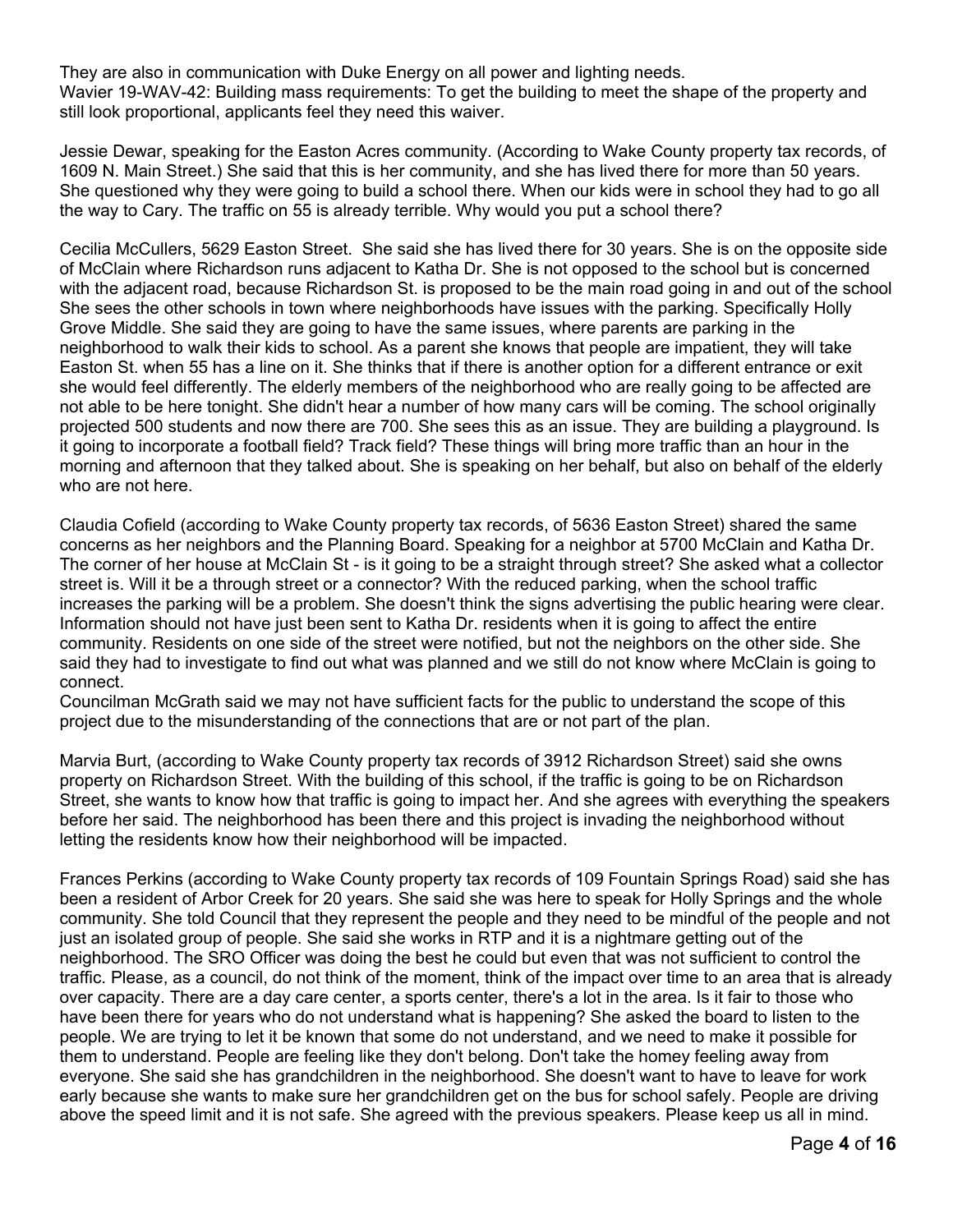MPT Berry asked if she was concerned about the traffic at Arbor Creek, at Rosewood Drive. Ms. Perkins said she was also concerned about the traffic on Hyannis Drive, and she said she understands that they will not have school buses. There are already 700 students, and they want to bring more without buses. MPT Berry asked if she believed a traffic light there would help. And if the school adds the traffic light there would it be safe? Ms. Perkins said that would be an improvement. She said we need to be fair, to the elderly residents as well as the kids. She is not opposed to the school. She loves Holly Springs and believes education is important. She is passionate about the people. She believes the Town needs to take care of its residents - all of them.

Councilwoman Kelly asked her how she knew about the hearing. Ms. Perkins said she is part of Arbor Creek association and they sent out information about it.

Kristen Stocking, 136 Kingsport, said she is on the board of directors at Pine Springs. She apologized for not bringing her support team. She said they had created an online survey. She presented a petition signed by parents in support of the expansion. She wanted to apologize to the school's neighbors. She said she sat down with Brad Itzkowitz, the HOA president, and came up with the idea of installing the traffic light. They increased communication to parents. With the light parents can turn onto Main St. and not have to go through Arbor Creek. She said they want to be good neighbors. She didn't communicate with Easton Acres because she didn't know they had an association. They want to make their building available to the community at times. She said she wanted to be here to answer questions as someone who has been part of the school since before it was built. She said Mr. Petty would have some comments to make the traffic patterns more clear. She is happy to give her phone number to any community member who has questions. The school is desperate for more space. They just put in a \$200,000 playground. The new playground is available to the public. This offers us the opportunity to put in a lacrosse field and places for the older students to be outside. She said that start times would be staggered. There will be a full-time SRO officer directing traffic. Councilwoman Kelly asked if she knew what the neighbors' concerns were and what they are willing to do to be a good neighbor. Ms. Stocking said she said some portion of their property is open to the public some of the time. She doesn't see any way traffic will make it into Easton Acres. She said there will be about 31 acres and they can get creative with the community with the land that has not been built on. There is about a third of the land that is being left wooded at this time, but they foresee building a theater building or an outdoor amphitheater in the future. They envision renting out space to the community in the future. Councilwoman Kelly asked if there was a plan to have buses. Ms. Stocking said buses are not part of their model for next year, but they would love to have them in the future. Many of their students carpool. Councilwoman Kelly asked if there were other locations the school looked at. Ms. Stocking said they looked at several different properties, but none of them worked out for one reason or another. They weren't ready to consider a middle school, but then the property went on the market, and they decided to explore it. They are a K-8 school, not an elementary school and a middle school. Councilwoman Kelly asked what their plan was if this doesn't go through. Ms. Stocking said they have a certain capacity at the existing building, but no plans to

pursue another property at this point.

MPT Berry asked how they would respond to the need for a traffic light at Rosewood and Osterville and the need to ask the tax payers to pay for it. Ms. Stocking said they had a certain amount of money in the budget that they were willing to use for traffic improvements. They know it is not required by statute, but they wanted to put forth a certain amount of investment. Even though it is not required they decided they had to do something. The light was the one that rose to the top. Between engineering and their team, they came up with the proposal to pay \$150,000 toward the light, so that they do not need more public money.

Baxter Walker, 305 Acorn Falls Court, said he was watching via Zoom and felt the need to come as a parent to speak for the school. He read the letter he had previously provided to the Council, which is attached to these minutes.

Sergeant Brienzi with the Holly Springs Police Department, is the Sergeant over SRO Division. He said there is obviously an issue with that intersection. The growth of the school has caused the officer to double stack the traffic into the school to make the traffic as safe as possible. The issue is one SRO working 4 lanes of travel. Being right turn only currently causes significant amount of traffic to make U-Turns. Without a light we have required right turn only for safety, as drivers do not always yield. Pine Springs has done a good job of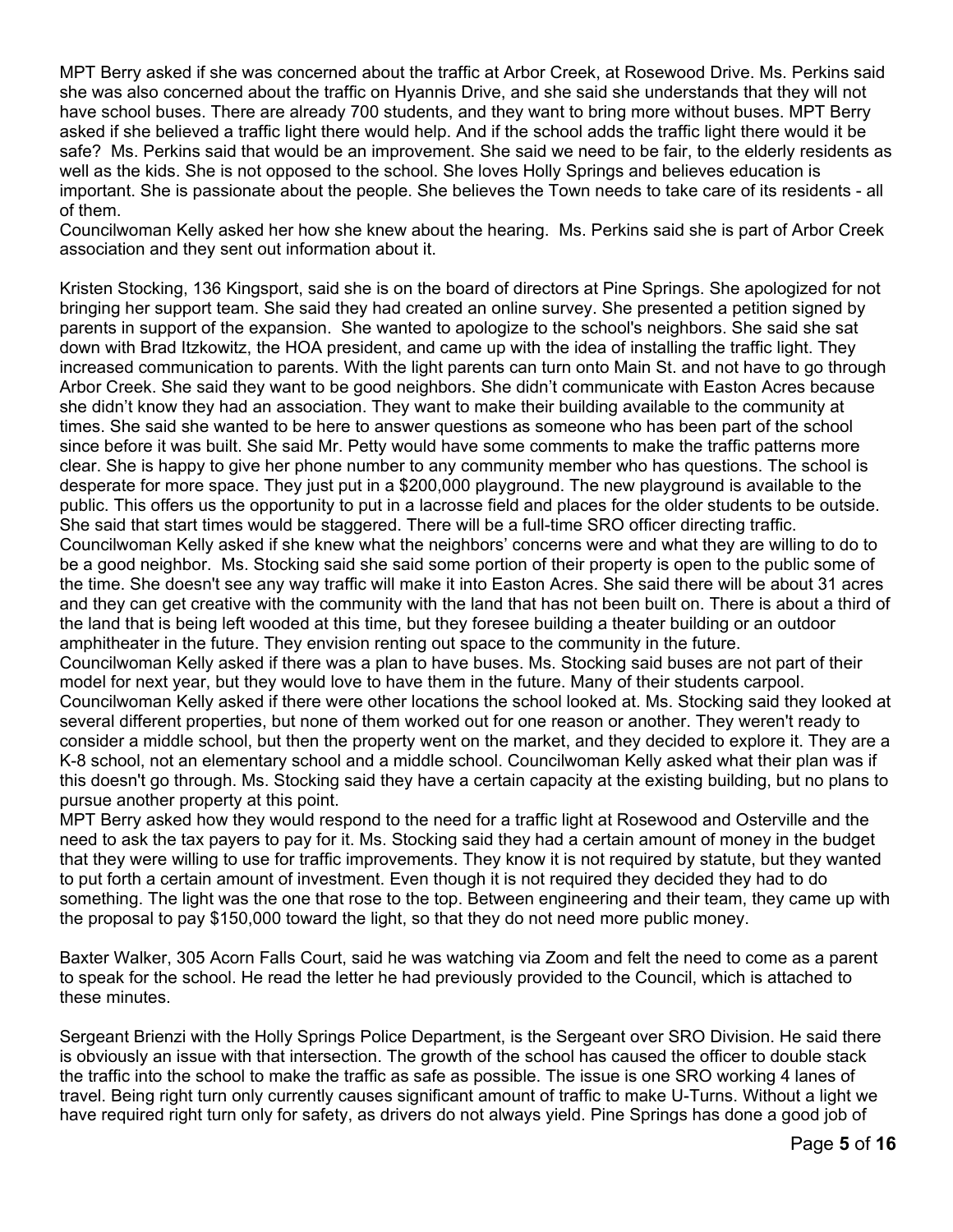working with us, communicating with parents and assisting us as much as they can. MPT Berry asked if he thought the light was needed today. Sgt. Brienzi said it was needed before today. MPT Berry asked if the new light would solve the issue with the new school and additional students. Sgt. Brienzi said if they do not stagger, then even a light will not handle that much traffic. They work with schools all over town to stagger start and end times. But he said he does not know if it will completely solve the problem.

Councilman McGrath asked what effect Sportsmanship Way has had on this. Would it help the traffic? Sgt. Brienzi said it is possible that it would be an option for parents. But traffic will detour wherever it detours and we have to deal with it where it is. Hopefully there will not be sporting events going on at the afternoon dismissal time.

Councilman Wolff asked if every one of our schools has an SRO directing traffic. Sgt. Brienzi said that every school has an SRO, but they do not always direct traffic. It depends on the need. The primary role of an SRO is for the safety of the students and the teachers and staff at the school. They direct traffic as a courtesy, but it is not an optimum role for the SRO. The officer has to make a judgement on what is most important at any given time. Councilman Wolff asked if an SRO would still be needed to direct traffic with the implementation of a signal. Sgt. Brienzi said probably not on a daily basis. But any time you change a traffic pattern you have to wait for people to adjust. It sometimes get worse before it gets better. The hope would be that the SRO would be inside the school, and not directing traffic.

Councilman Wolff asked what the school was not agreeing to that we would normally require. Ms. Jones said they are not being required to widen Main Street, but only re-stripe it. Councilman Wolff asked if the town would have to do that in the future, and how much it would cost. Ms. Jones said that the Town would have to widen Main Street and she did not have an estimate of how much that would cost. Councilman Wolff asked how the cost of the traffic light was being divided. Ms. Jones said that the school was paying for design and installation of the light and crosswalks and they would be reimbursed up to \$100,000, and the terms of that reimbursement would have to be finalized. Councilman Wolff asked if there have been any fee-in-lieu from any developments in this area in the past. Ms. Jones said there have been, from the day care and a professional office building. Councilman Wolff asked how much had been collected. Ms. Jones said about \$10,000 total. Ms. Jones said she wanted to clarify that the concrete median prevents left turns into the new site access. Also, Richardson Street shown on the map is the new 2 lane cross section - it does not extend beyond the property line. The Easton Acres site is about 300 feet south. There is right of way for a future connection, but there is no plan funded at this time. Councilman Wolff said, to clarify, unless Easton Acres sells to a developer to extend the road, there is no plan to do so. Ms. Jones said that was correct. MPT Berry said our ordinance would normally require a connection. Is the reason we're not requiring the connection because it's not stubbed? Ms. Jones said it is not a standard requirement to go off-site, so it is not required for the school to connect to Katha. The DOT preferred that the access be off N. Main rather than through a neighborhood.

Councilman McGrath said there is no current or future plan to expand N. Main up to Sunset Lake, which soon becomes Apex. Even if we were to widen a small portion it would complicate the traffic, right? Because it would bottleneck where it becomes 2 lanes again. Ms. Jones said that was correct. The final buildout would be 4 lane, but there is no project funded at this time to create a larger cross-section to accommodate. Councilwoman Kelly said instead of having traffic go through Osterville Dr., could there be a light that prevented traffic from going through Osterville Drive - to not allow them to go straight across. Ms. Jones said that might be something the officer would have to direct during certain times. We would have to talk to DOT, but we can keep it in mind as we look at signal design. Councilwoman Kelly asked would there be consideration for an entrance off 55 instead of having it on Main St. Ms. Jones said that 55 is a restricted highway owned by DOT and an access point would not be supported for a single development. It would need to serve a more regional need.

Councilman McGrath asked if there was a possibility that we only allow right in right out at Rosewood and Osterville, forcing people to take Sportsmanship Way. Ms. Jones said that this would have to go to the traffic engineer to see how it would work. She doesn't know how preventing left turns might impact the congestion on N. Main. They could explore that option and see what the data analysis would show. Without that she could not say.

Councilwoman Kelly asked what a solution would be for the folks in Easton Acres who have trouble making a left turn. Ms. Jones said they have full access here today, but they indicate that they are having trouble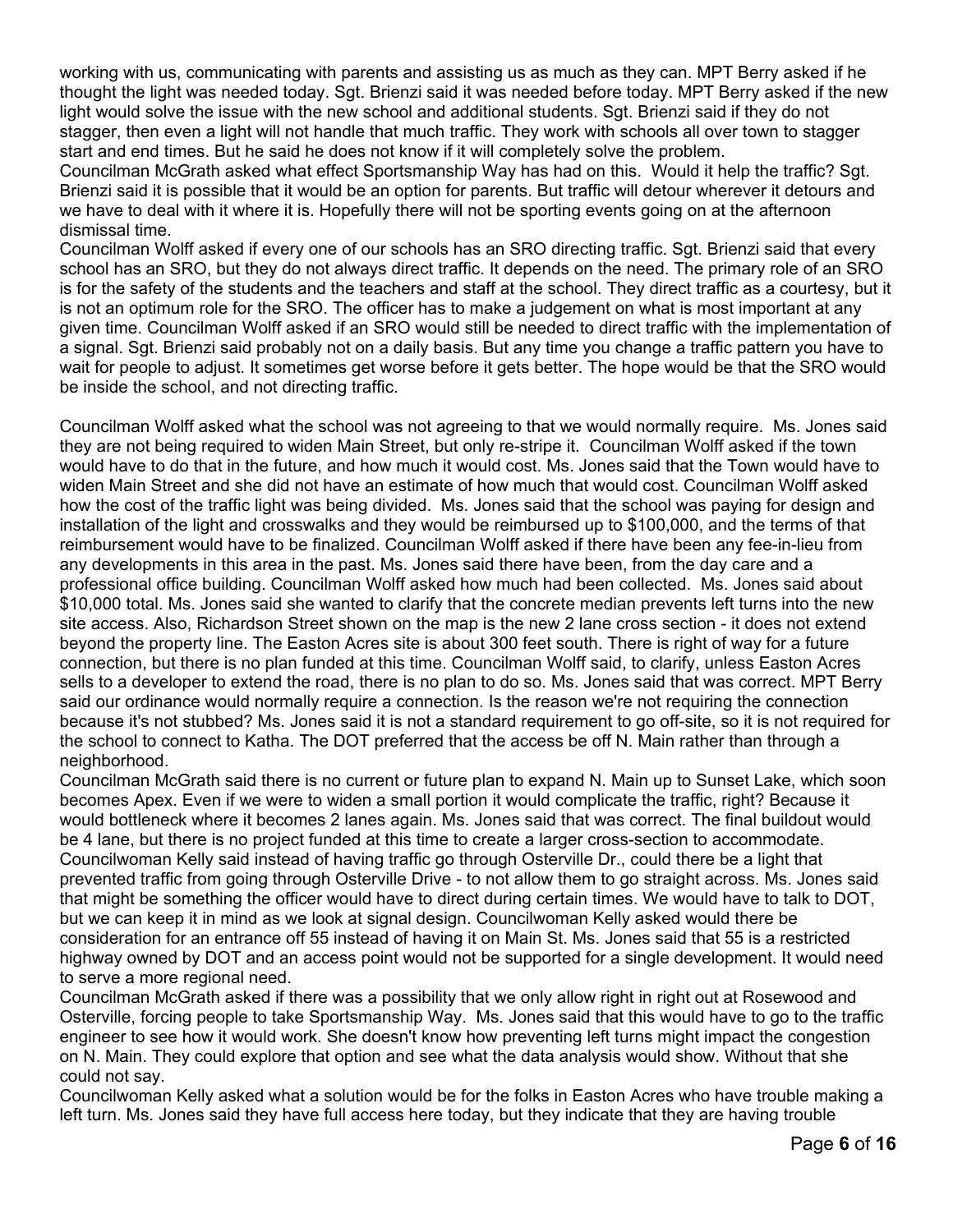making left turns. Without the connection with Katha, there is no alternate access at this time. As far as a signal at that location, staff does not have any data analysis or traffic count, so they don't know if it would be warranted by DOT. Councilwoman Kelly asked about the school's ability to evacuate. Ms. Jones said the access off of N. Main is right in right out, but the school has access at Rosewood Center also.

MPT Berry said with the signalized intersection there will be a gap in cars. It will be much easier to get out. Ms. Jones said that was correct. A signal should eliminate a lot of the backup we see today and keep the traffic more efficient.

Councilwoman Kelly asked about the light and noise impact to the neighborhoods. Mr. Ryan said the Town has not required the parking area to have lighting. If the school does add lights, then they would be required to have a photometric plan to make sure light does not bleed overly onto adjacent properties. The Town does have higher light limits for recreation fields, so if they build a field the requirements would be different from lighting the parking lot. Councilwoman Kelly asked when the neighbors were notified. Mr. Ryan said the statute requires notification to adjacent property owners. The Town goes farther and notifies anyone within 200 feet of the property. In addition the property was posted at any point where there was another street. Those signs have been posted since February 25th. Staff sent notification for all three potential hearings - March 17, April 7, and tonight. They were notified 3 times. Notification was sent to 40 or 41 addresses. Councilman McGrath asked what the current zoning allows in terms of density. Mr. Ryan said R-20 is 2.25 units per acre. However R-20 allows a Special Exception Use for schools, churches, and other applications that would be compatible but could have an impact on the neighborhood. Councilwoman Kelly said that earlier we heard from Ms. Stocking that condos had been explored for that lot, but that could not happen. Mr. Ryan said that for a higher density, the property would have to be rezoned. Councilwoman Kelly asked if a single family home development there would be required to make the traffic improvements. Ms. Jones said any other development would be required to make these same improvements.

Councilman Wolff asked applicant to come up and discuss the traffic patterns. Mr. Petty said the extension of Richardson St. does not tie in to where Richardson St. is now - it's an extension of Katha St. They didn't want to route traffic through a neighborhood. A collector street is a 2 lane road with sidewalk on both sides of the street. This street does not dump traffic into Easton Acres. Mr. Petty stated that it is highly unlikely that there would be any adverse impact to the neighbors by way of parents dropping children off at Katha Drive because of the long distance through the woods and the 50 foot elevation change that children would have to traverse to get to school, instead of going through the carpool lane. Part of the reason it was designed this way, was because they wanted to keep stacking on the property. The entrance on N. Main is not for normal entry and exit. It will be gated during carpool hours. It is meant for fire/rescue and for non-carpool times. As to why they are only contributing \$150,000 towards the signal, the statute says you have to contribute what your impact is. Mr. Reinke said the DOT likes to see a longer time of heavy traffic before they recommend a signal, and when we did the original TIA DOT did not want a signal. Now, because of the heavier traffic, they are accepting of a signal. With a signal people usually drive less aggressively, because they know they will get their turn. MPT Berry asked if he thought that if the elementary school wasn't there, the traffic would not be as bad and we wouldn't need the signal. Mr. Reinke said that it might or might not be needed. MPT Berry asked what the percentage of impact was that got you to the \$150,000. Mr. Reinke said the school is 40% or below. We looked at the peak periods and both schools combined were about 41% of the overall traffic. Mr. Petty testified that NCDOT rules require a developer to contribute its percentage share of a traffic signal, and in his opinion the school is contributing more than its share. However when cross examined by MPT Berry on the issue of the school's contribution of a traffic signal and whether the intersection met warrants for a new signal Josh Reinke, Traffic Engineer testified that with the proposed addition of the middle school during the AM Peak times, it does meet warrants, and it is necessary for safety. He further testified that with a signal people take less changes on turning on to Main Street, which currently has a failing level of service. Reinke testified that the complete school (existing elementary and proposed middle) at peak periods contributes approximately 40% of the need for a traffic signal.

Councilwoman Kelly asked where the bus lane is in this plan. Mr. Petty said they do not have a bus lane because there is no plan for buses. He said he thought Ms. Stocking was talking about a plan to talk to Ting to have a park-and-ride there, where people would park and buses would deliver kids to the school. If buses becomes a reality they could add a lane in. He said that he looked at this property with another client as a mixed use property. It would have to be rezoned, but it would have created more traffic. Something eventually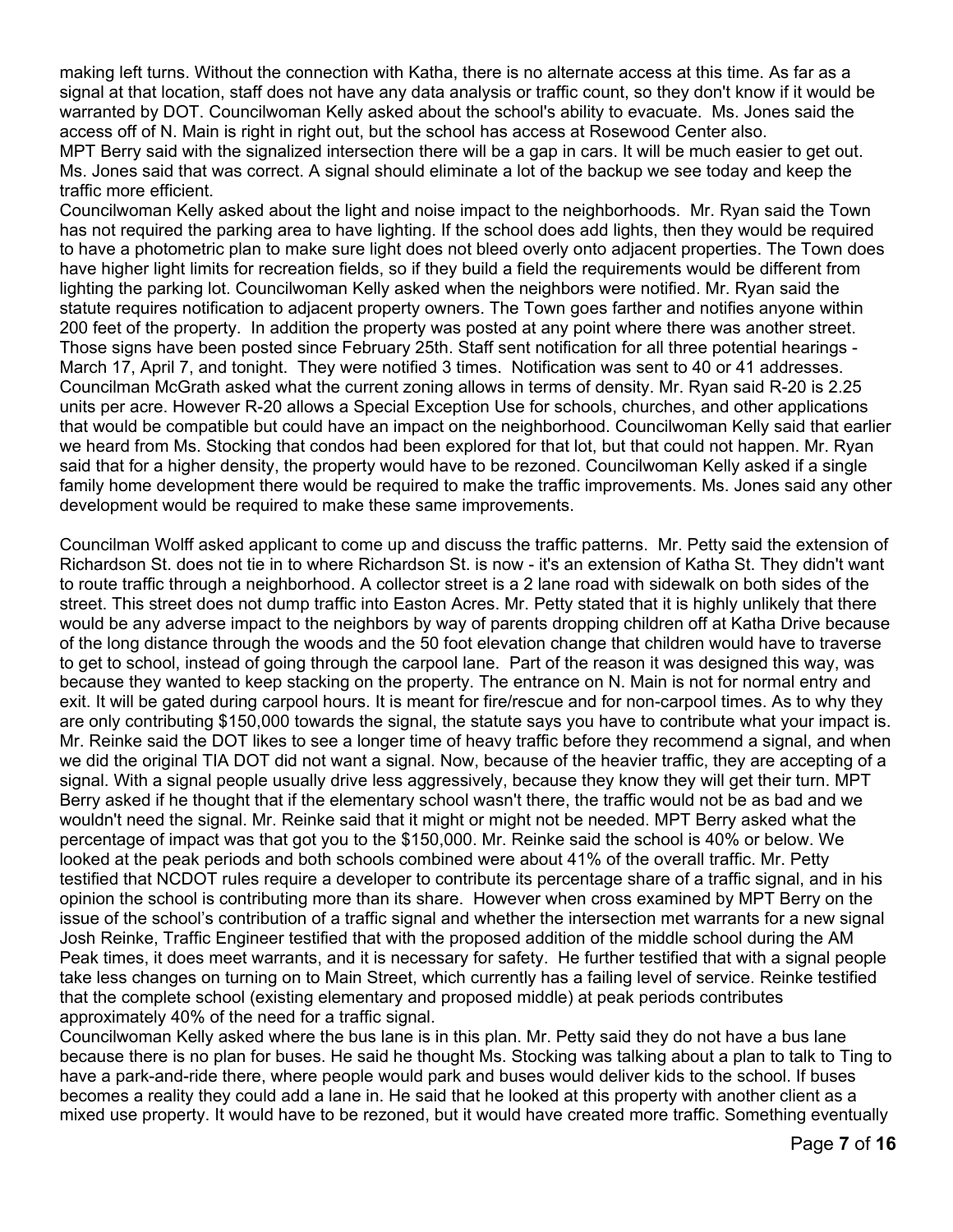is going to go there. At least with a school you will get non-traditional peak use. It will be more predictable than a shopping center. Councilwoman Kelly asked if this is a good location for a school, in the middle of an old residential neighborhood. Mr. Petty said he didn't think there would be an impact on the neighborhood because Richardson St. is not connecting to Katha. Councilwoman Kelly asked about the noise. Mr. Petty said they are doing all the buffering they can to try to keep the noise down as much as possible. The entire area between GB Alford and the stream will not be developed. There is not enough room for a football field and that is not the mission of the school. There is room for a soccer field or a lacrosse field, maybe. The school is looking at that possibility.

Councilman Wolff said part of the reasoning of the parking waiver is the difference between when activities would happen and when students would be there. But with Ms. Stocking saying the gym could be rented out, what about those events. Mr. Petty said you would not rent out the gym when school is in session, so the two populations would not overlap. There is full pedestrian connectivity between the elementary and middle schools, so there would be overflow parking in the elementary lot and they could walk over. Councilwoman Kelly asked if they are aware of concerns from nearby businesses. Ms. Stocking asked if she was referring to the Dance Studio. Councilwoman Kelly asked how she felt about being a good neighbor, when neighbors all around are struggling with this. Ms. Stocking said the dance school came in after Pine Springs was in existence. She said the owner was amendable to the improvements they were making. She said she thinks it is a matter of communication. When she sits down and explains it to them and they see the plans, they understand. Councilwoman Kelly said the Arbor Creek HOA President sent in testimony saying he feels the expansion is unsafe. Ms. Stocking said when she met with him he did not have that concern. She told him they would work with him on a crosswalk. Mr. Petty said we also heard from the neighbors saying they didn't oppose the school, they opposed the traffic and we are not bringing the traffic through their neighborhood. Mr. Reinke said they looked at the TIA with no staggered times, so if they stagger the two schools, the signal will be better than the existing situation for both sides of the traffic.

Councilman McGrath asked how much the town has taken in as fee-in-lieu for that signal and if Arbor Creek contributed any. He said \$150,000 is more than their fair share. Randy Harrington, Town Manager said the town has around \$10,000. Some of the developments came in before fees-in-lieu were required. Ms. Jones said that the original development predates a time that the Town was expecting to need a signal, and before we were collecting fees-in-lieu. As we've seen the need increase we have tried to plan in advance. Councilman Kelly said, in the Findings of Fact - whether it is a good school or not is not part of what we are trying to decide. She has heard that it will be injurious to the general safety, health, and general welfare, so she cannot find that fact. Councilman McGrath said he took an alternate view on this question. There would be little buffer required if it became a single family development. If it comes to that there would not be an SEU hearing for that. What they could have would be greatly more injurious than a school that operates a short part of the day. From the traffic perspective, he doesn't think an R-20 development would be better for the traffic. Unless we could get Apex to do something it would not improve the traffic to do something else. Councilman Wolff reminded him that they were evaluating this proposal, not comparing it to a different, hypothetical proposal. He said the traffic on N .Main is not getting better any time soon. It is a mess. Will a signal change that? He said he thought they had heard testimony that it would help. Would it mitigate the impact the school has? He was not convinced. The traffic is spilling through the neighborhood because N Main is too congested. Will the signal fix that? He said he was not sure it would. He said he thought that the applicants have gone above and beyond what the statutes require of them, and they should be commended. But he does not know if it goes far enough to spare the community from any injury.

MPT Berry said he was conflicted. What he kept coming back to is that the Council's hands are tied in terms of the traffic improvements, and he is not thrilled. He said he was not thrilled that local municipalities are saddled with traffic improvements that are unfunded. \$100,000 is a lot of money. Next year's budget is already going to be short on sales tax revenue and we would have to find a lot of money. He recognizes that we have to operate under the laws that the General Assembly writes. Schools, whether public or charter, are a big part of the community. He said the Town is growing, with more kids who need to go to school, and schools are capped, so he thinks there is a need for more capacity for schools. Council needs to look to the future and think about the generations who aren't already here. The light is not going to solve the problem on N. Main but it will make it better. Some of the facts presented in the application are shaky, but he looks at the future and wants the courage to face the requirements.

Councilwoman Kelly said that the Town does need schools, looking at the future. But it also needs to look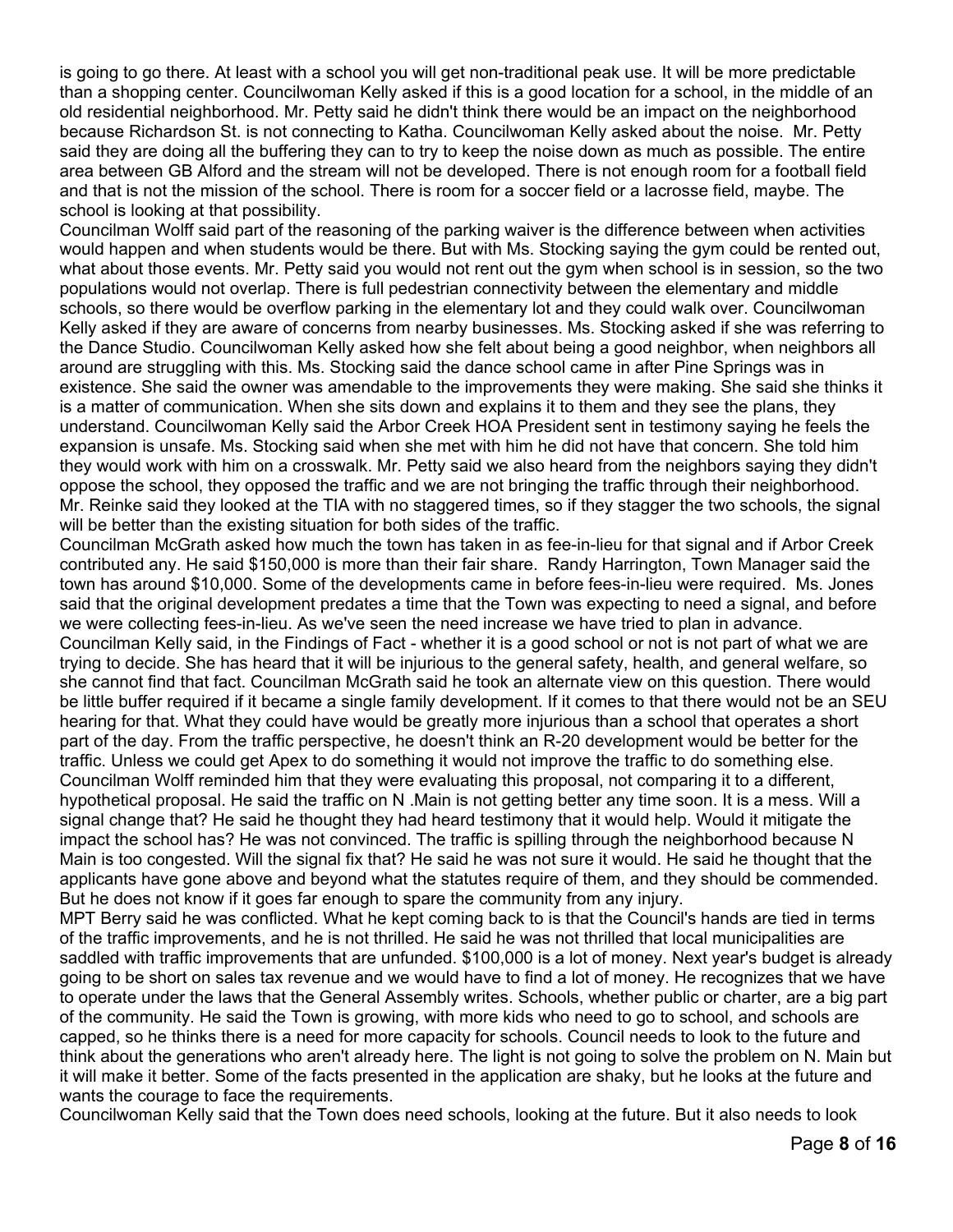back and recognize how Holly Springs got where it is. She said she wants to think about the people who elected her, and represent them.

Mayor Sears asked Mr. Harrington if it would be possible to budget the money for the signal. Mr. Harrington said that if Council approved this item, he would assume that they wanted to move forward with the signal. There is always an opportunity cost, with anything you do. But if you intend to go forward, the budget presented next week would include the \$100,000 for the signal.

There was a short recess while the Town Attorney consulted with the attorney for Pine Springs about cross examination of any witnesses, and Mr. Stam declined to cross examine any witness. He also discussed parliamentary procedure of breaking the resolution out into its component parts. Council decided to vote on each variance separately, and then the Development Plan and SEU if appropriate.

Council decided to vote on the Variances separately, and before taking any other vote.

**Motion 1**: Motion to approve the variance 19-VARTC-02. **Moved**: McGrath **Second**: Berry **Vote**: Unanimous (Villadsen recused)

**Motion 2**: Motion to approve the variance 19-VARTC-03. **Moved**: Berry **Second**: McGrath **Vote**: (Villadsen recused) Yes: Berry, Wolff, McGrath No: Kelly The motion to grant variance failed to receive the 4/5 majority as required under NCGS160A-388(e).

**Motion 3**: Motion to defer to the June 2, 2020 meeting, for staff to answer question on the necessity for variance 19-VARTC-03. **Moved**: McGrath **Second**: Berry **Vote**: Unanimous (Villadsen recused)

## **6. Public Hearing on Pine Springs Academy Bond Issuance**

Due to the tabling of the previous item, Motion to table this item to the June 2nd meeting was made by Mayor Pro Tem Berry, Seconded by Councilman McGrath and passed with a unanimous vote.

Randy Harrington, Town Manager, requested an agenda change to allow the recognition of Chief Herring be moved. MPT Berry moved that item 8 be advanced to the next item to be considered. The motion was seconded by Councilwoman Kelly and passed with a unanimous vote. Councilman Villadsen returned to the Chamber.

## **8.** Recognition of Police Chief John Herring

Mayor Sears thanked Chief Herring's family for coming and for waiting so patiently. He asked the Chief to come to the podium and be joined by his family. He said that John Herring started his 26 year career on April 1st, 1994 and there were only three officers at the time. Holly Springs was a smaller town then. He thanked Chief Herring for always being available to him and for his work in the Town. He then turned the proceedings over to the Town Manager.

Randy Harrington, Town Manager, and Daniel Weeks, Assistant Town Manager, spoke of Chief Herring's long and distinguished career with the Holly Springs Police Department, from a 5 person department to today's Department with 86 positions. Mr. Weeks presented Chief Herring with a plaque honoring him for his service to the Town. Then Lt. Robert Parrish spoke. He said this was not the occasion he was planning for the Chief's retirement, but due to the COVID-19 situation this was the opportunity he had. He spoke glowingly of the years working together, and presented Chief Herring with the Old North State Award from the Governor to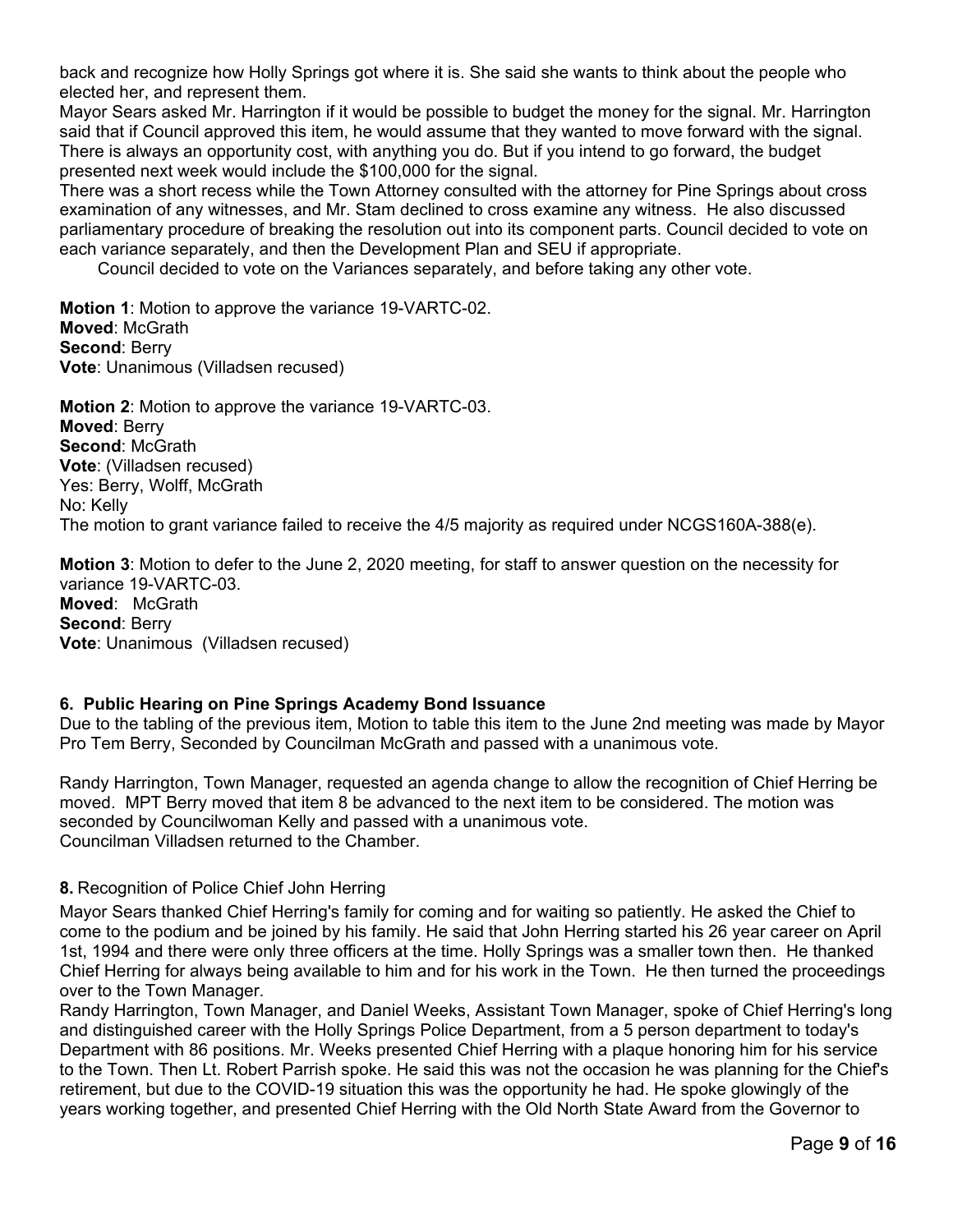recognize "dedication and service beyond expectation and excellence to the Great State of North Carolina." Next each Councilmember spoke of their gratitude to Chief Herring for his service to the Town of Holly Springs.

Chief Herring spoke saying he was honored and humbled, but he wants to recognize the members of the Department, because one cannot do anything alone - it takes a good team. He said he was proud to have been part of the careers of each of the members of the Department. He thanked his family, specifically his wife and his mother for their support, and expressed appreciation to this Council and the ones that came before. He said that even though he is retiring, he is not going anywhere, because Holly Springs is his home and will always be.

**7.** Unified Development Ordinance Text Amendments Land Use & Character Plan Amendments (19-UDO-05)

Sean Ryan, Planning & Zoning said the purpose of this item was to consider modifications to the Unified Development Ordinance (UDO) to bring it into accord with the Land Use & Character Plan developed through the ReVision Holly Springs process. He reviewed the findings of the ReVision Holly Springs process, and outlined the proposed changes to bridge the gap until the full rewrite of the UDO could be completed. He said that there are no changes that weren't presented to Council last January. He discussed infill development options, modifications to require 2.5% open space in all neighborhoods, and to allow for stormwater areas to count as open space if they are provided with amenities. Other changes would be that auto-based businesses would be changed to SEU uses, address minimum heights, minimum stories, and changes to mixed-use options to make them consistent across parts of the UDO.

Planning Board Recommendation: The Planning Board recommended approval with a vote of 9-0-0. Councilwoman Kelly asked about introducing 2 bedrooms as a standard for infill, and whether there were size restrictions otherwise. Mr. Ryan said the two bedroom limit for accessory dwelling units is currently in the ordinance, what is being proposed is dropping the requirement that the accessory dwelling be part of another unit like a garage. No other requirement changes are being proposed. Councilwoman Kelly asked if relating to businesses, is there anything that identifies more modern businesses, like tattoo parlors? Mr. Ryan said there is no mention of those types of businesses in the current UDO, but that will be addressed in the new UDO.

With that explanation given, Mayor Sears opened the public hearing. The following input was received: none. Mayor Sears then closed the public hearing.

 Councilman McGrath asked how the open space requirement compares to surrounding towns. Mr. Ryan said that other municipalities regulate open space in different ways. Some require a playground, some measure the space in square feet. We wanted to keep it reasonable, since we are already asking developers to set aside tree preservation, etc. we are allowing these to overlap, but are trying to get in a meaningful amount of open space. Councilman McGrath asked for clarification that the town isn't trying to incentivize infill. Mr. Ryan said no, it would be an option in specific areas of town, like mixed-use areas. And there are changes to the findings of fact to say that is this still an appropriate use.

Councilman McGrath asked if allowing townhouses at the edge of the Village District was still desirable since Council discussed changing the Village District boundaries. Mr. Ryan said that staff is recommending that it be removed as a permitted use in the Village District because we are trying to increase the commercial downtown, not letting more residential seep in. Councilman McGrath said he would like to strike

the language around affordable housing because it is premature given were we are in the process.

Councilwoman Kelly said she was comfortable leaving that language in. MPT Berry said he agreed that section *3.09(B)(3)(a)(1)* surprised him as there was no mention of it on the summary sheet. He said he would like to strike that language. Additionally he asked what the minimum percentage changes in the mixed-use option were. Mr. Ryan said it was 20% in the residential category, and 50% in the commercial, in an attempt to limit the amount of single family units.

Regarding the density bonus for affordable housing, Mr. Ryan said it is a common tool that municipalities use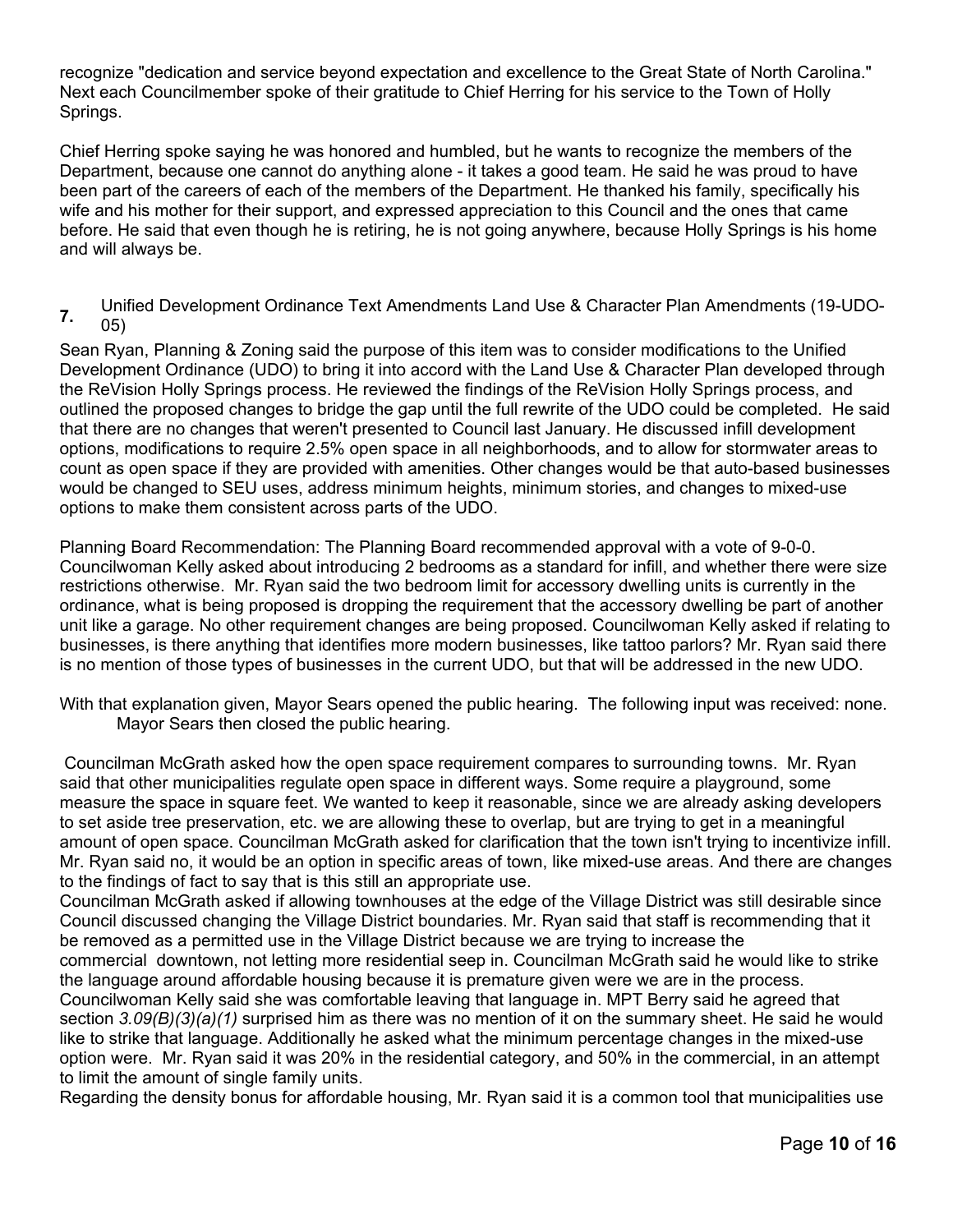to increase affordable housing, without requiring the Town to invest any money. Staff also felt it was a good idea to require that the units are spread out in the development so that they are not all in one place, and there is a requirement for it to be brought to Council. Staff thought it was important to bring this to Council, but it is written in a way that it can be stricken from the Ordinance without damaging the Ordinance. MPT Berry said that the negotiations will take up staff time and he is not ready to agree to that yet.

Councilman Wolff said he understood what MPT Berry is saying but there is concern over whether Council is setting a precedent with Village Gate, and when developers come there are no guidelines for Council to use to evaluate their proposals. This UDO amendment is not permanent. It will be discussed as we move through the UDO re-write, but it is a good stopgap in the meantime to provide a framework for future discussions. Councilman McGrath said he thinks density increases traffic, so he doesn't think this is the way. He is willing to listen to what developers bring forth but he doesn't believe Council has agreed on a path forward and he does not want to put this in policy. Councilman Wolff said he understands where Councilman McGrath was coming from, but density does not equal traffic in a linear faction. He believes this section gives Council a framework to have these discussions. MPT Berry said he believes that what Council incentivized with Village Gate was infrastructure, not affordable housing. He understands the desire to have a framework, but thinks there is more discussion to be had. Councilman Villadsen said the current discussion indicates that this amendment has gone beyond where we are right now and needs more discussion and discovery. Councilwoman Kelly said those are valid points about the framework, but she is concerned about whether Council is going to move forward with a housing study. It makes sense to have something that is similar to other communities, unless we are going to have a housing study sooner rather than later. Councilman McGrath said he doesn't want to throw out all the work staff has done, but he wants to strike that language.

Action: Motion to adopt UDO Text Amendment Ordinance 20-01 to adopt the statement of compatibility and to adopt 19UDO-05 UDO text amendments to implement the Land Use & Character Plan as amended, striking section 3.09(B)(3)(a)(1) in its entirety. **Moved**: Berry **Second**: McGrath **Vote**: Yes: Berry, McGrath, Villadsen, Kelly No: Wolff The motion passed.

## **RECOGNITIONS:**

## **9.** National Public Works Week

Scott Chase, Assistant Town Manager, said this was an appropriate time to recognize Public Works, due to the extra yard work due to COVID-19 and the sidewalk project on Main Street. Randy Harrington, Town Manager said these are employees who do things that people do not always notice. They work in the sun, rain, heat and cold; they get water to our houses and out again; they fix pot holes.

Councilwoman Kelly said when she sees them working they are always friendly and waving and it makes her happy to see them. Mayor Sears said that in the winter, the news mentions how much clearer Holly Springs' streets are than those in neighboring towns. Our Public Works department is the best.

## **CONSENT AGENDA:**

**10.** Approve the minutes of May 5, 2020 Business Meeting and the May 12, 2020 Workshop Meeting. The Council approved minutes of the Council business meeting held May 5, 2020 and the Council workshop meeting held May 12, 2020.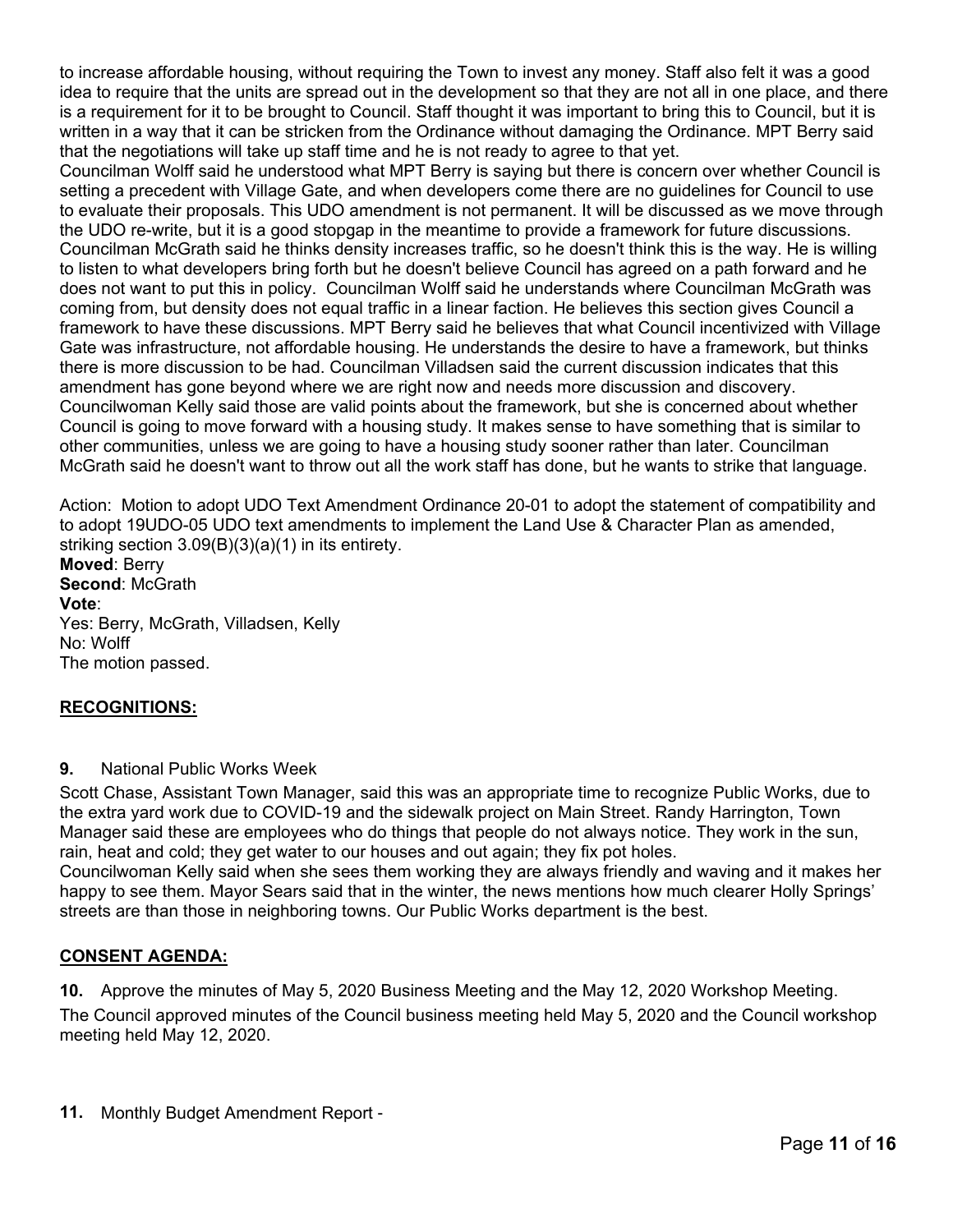The Council received a report of monthly administrative budget amendments approved by the Town Manager. A copy of the budget amendment report is attached to these minutes.

**12.** Retirement of LEO Service Weapon and Badge to Chief Herring –

The Council authorized the award of badge and sale of service side arm to retiring Police Chief John Herring per N. C. General Statute 20-187.2. A copy of Resolution 20-09 is attached to these minutes.

**13.** Cleaning Contract for Holly Springs Cultural Center – The Council approved Non-Core Business Solutions' contract in the amount of \$40,000 to clean the Holly Springs Cultural Center and Branch Library for FY21

#### **NEW BUSINESS:**

**14.** Parks and Recreation Advisory Committee Appointments

Linda McKinney, Town Clerk, said that there were three openings on the Parks and Recreation Advisory Board beginning July 1, 2020. The town advertised the openings on the web site, through social media, and at town owned facilities, and 16 applications were received. Council voted by ballot and the vote count was as follows:

Christine Walorz - 2 Chuck Johnson - 0 Edward Odjaghian - 0 John Lemoncelli - 0 Karen Garmon - 0 Karen Sorio McGowen - 0 Nil Basu - 0 Robert Hazle - 0 Stephen Brauer - 2 Thad Ellington - 0 Tony McDermott - 1 Val Atkinson - 5 Whitney Staub - 0 William Davis - 0 Sydney Loy - 2 Christopher Cook - 3

A run off was held between Christine Waltz, Stephen Brauer, and Sydney Loy and the votes were as follows: Christine Waltz 2, Stephen Brauer 3, Sydney Loy 0.

**Action:** Motion to appoint Val Atkinson, Christopher Cook, and Stephen Brauer to the Holly Springs Parks and Recreation Advisory Committee for three year terms from July 1, 2020 to June 30, 2023. **Motion**: Villadsen **Second**: Berry **Vote**: Unanimous *The ballots are attached to these minutes.* 

**15.** Tree Advisory Committee Appointments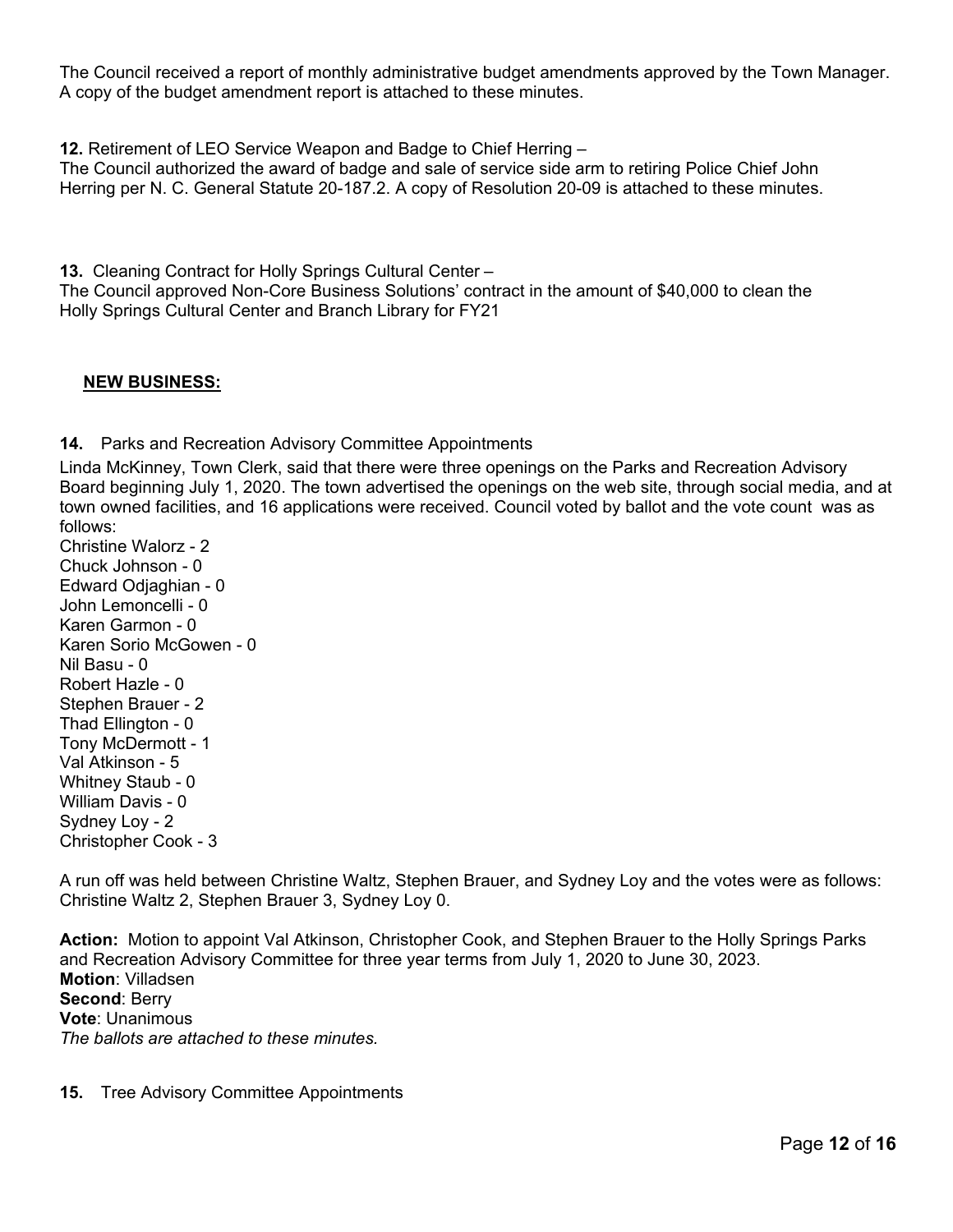Linda McKinney, Town Clerk, said that there were three openings for regular members on the Tree Advisory Committee. Two were for three year terms, and one was to fill the remaining year of an unexpired term. There is one opening for a junior member. The town advertised the openings on the web site, through social media, and at town owned facilities, and 5 applications were received. Council voted by ballot and the vote count was as follows:

Amanda Bowen - 5 Jennifer Bell - 2 Jill Kerr - 3 Kristine Natt och Dag - 5 Julia Janosko, junior member - 5

**Action:** Motion to appoint the following people to the Tree Advisory Committee: Amanda Bowen and Kristine Natt och Dag to three year terms ending June 30, 2023, Jill Kerr to a one year term ending June 30, 2021, and Julia Janosko as Junior Member to a one year term ending June 30, 2021.

**Motion**: Wolff **Second**: Villadsen **Vote**: Unanimous

*The ballots are attached to these minutes.*

# **16.** Unified Development Ordinance Re-Write Consultant Contract

Melissa Sigmund, Planning & Zoning, said that through the FY 2019-2020 budget process, Town Council authorized staff to move forward with a rewrite of the Unified Development Ordinance (UDO) in conjunction with the October 2019 adoption and implementation of the Land Use & Character Plan (LUCP). The preparation of a new UDO will allow for implementation of the LUCP through land use regulations that support policy goals of the plan and provide for more streamlined and transparent processes and regulations. The LUCP is the vision, and the UDO are the tools that allow the Town to achieve that vision.

Ms. Sigmund said that the RFP for the UDO rewrite was developed and reviewed by a multi-departmental committee. Eight proposals were submitted and interviews conducted with the top ranked teams. The consultant proposals were ranked on a number of criteria, including the consulting teams' relevant experience, proposed project strategy, and ordinance creation skills demonstrated in work samples. Stantec partnered with the Irvin Law Group and brings a wealth of experience in writing ordinances for municipalities across the state of North Carolina and beyond. Stantec has a familiarity with state laws, experience working on similar projects in similarly situated municipalities (i.e. similar size and growth rates) a deep bench of professionals with experience in a wide range of development fields such as architecture, land use planning, engineering, land use planning, engineering, landscape architecture, and land use law. In addition, Stantec offers individuals highly skilled in project management, effective public engagement, graphic design, and document creation.

Ms. Sigmund said there was an expected timeline of about 18 months, with the project kick-off in June. The consultant team would do background research, and begin a public engagement plan that takes our current situation into account. The UDO Steering Committee would include a Councilmember, a staff member, and other stakeholders. This process would be getting down to the nitty-gritty details. Next steps would be Plan and Ordinance Review, Public Engagement Plan, and the creation and engagement of a UDO Steering Committee.

**Action:** Motion to award a contract to Stantec for the Unified Development Ordinance (UDO) Re-Write Project, to include community engagement and preparation of a new UDO, in the amount of \$197,100. **Motion**: Kelly **Second**: Wolff **Vote**: Unanimous

#### **UNFINISHED BUSINESS:**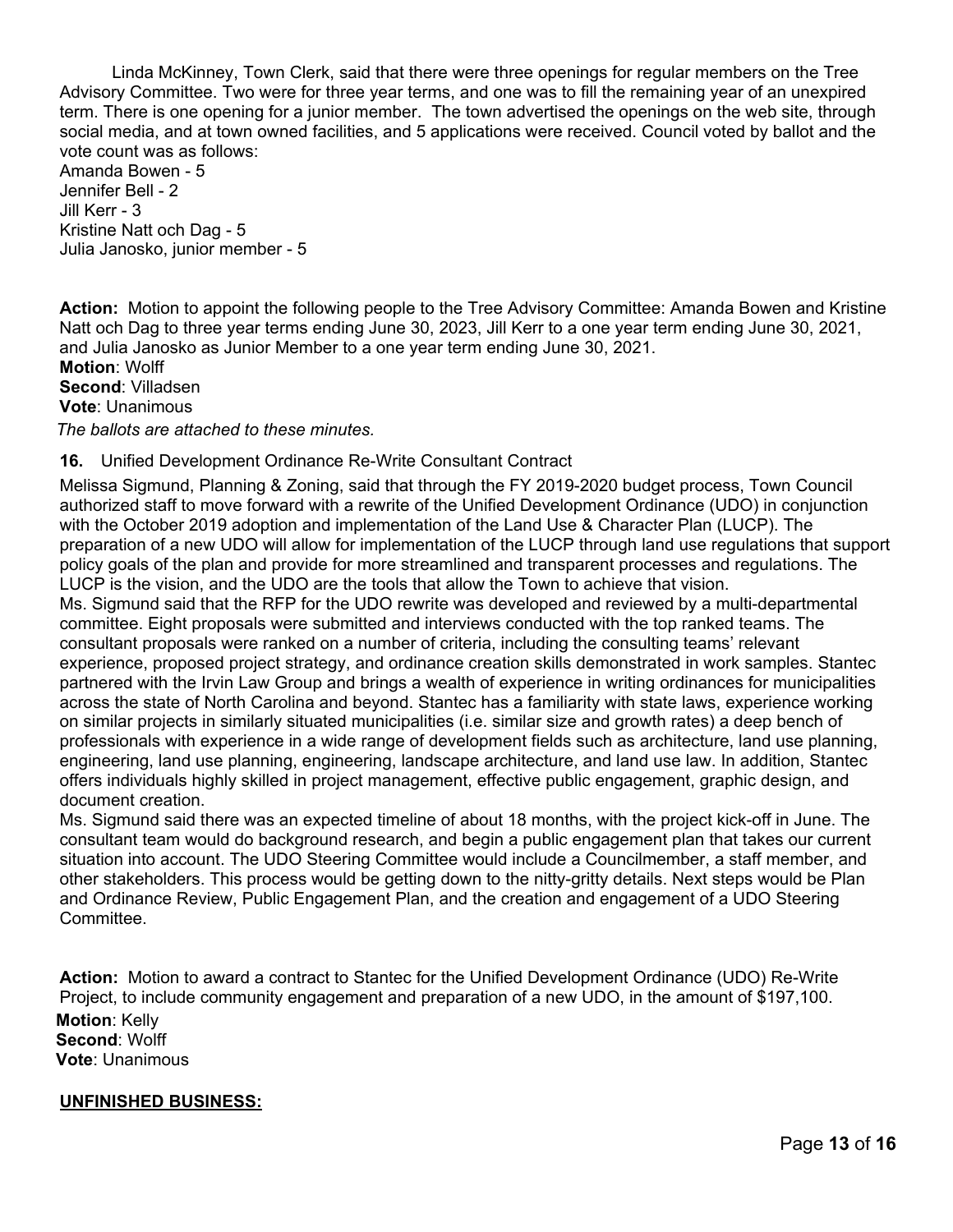# **17.** Consideration of Non-profit Grants to Support COVID-19 Relief Efforts

Randy Harrington said that on April 21, 2020 Council had made a grant to the Chamber Foundation of \$15,000 as a matching grant for assistance to small businesses affected by COVID-19. He said that Council received a request for funding from Western Wake Crisis Ministry, and at their May 5, 2020 meeting Council voted to authorize a grant to them. At that same meeting Council discussed offering grant money to two other organizations who are working to assist those economically affected by COVID-19. Council voted to delay consideration of any other grants pending receiving formal requests from the Holly Springs Food Cupboard and the Western Regional Food Security Action Group.

Councilman McGrath asked how the Town made sure we targeted the public interest of Holly Springs in the grant to West Wake Crisis Ministry because their publicity seems to indicate otherwise. He said he doesn't want taxpayer dollars spent on people who don't live in Holly Springs. Wake County, the state, and the federal government are spending money. How do we make sure this money is spent in our community? Mr. Harrington said that it is part of our grant reporting requirement to these agencies that they say how the funds are spent in Holly Springs. Councilwoman Kelly said she is out there working with the agencies, and she is confident that it is going to assist Holly Springs' residents. Councilman Wolff said he thinks the messaging might have been confusing, but we required them to enter into an agreement. John Schifano, Town Attorney, said no money has been spent because yet because there is not yet an agreement yet, but that is Council's direction and that is what we are going to do. MPT Berry said the food programs are more palatable to him than some of the others. Council has supported the Food Cupboard and he is passionate about it. The only concern he has on the Western Regional Food Security Action Group is how they are funded. Mr. Harrington said that the Food Security Action Group is a 501(c)(3) organization. Linda McKinney, Town Clerk, said that the agreement would be signed by the Pastor of Pleasant Grove Church who is in charge of the agency. Councilman McGrath asked if anyone has a clear idea of how much the food is costing that is being delivered? Councilwoman Kelly said she did not know the cost. Mayor Sears said that he believes it is a good investment as long as it is used in Holly Springs. There was discussion about the amount of funds to provide to the agencies, given the amount available to Council.

**Action**: Motion to authorize the Town Manager to enter into the following COVID-19 relief grant contracts as determined by Council for the following amounts:

\$2,500 to Holly Springs Food Cupboard

 \$2,500 to Western Regional Food Security Action Group. **Motion**: Villadsen **Second**: Wolff **Vote**: Unanimous

# **OTHER BUSINESS:**

Mayor Sears said the number of COVID-19 cases has increased, but the percentage of positive cases is staying steady. Seventy percent of the COVID-19 deaths are in nursing homes. As of Monday Holly Springs has 19 confirmed cases and no deaths.

Councilwoman Kelly said she would like to talk about affordable housing sooner rather than later. Councilman Wolff said that this is our first meeting together in a while. If we can all think back to the pre-COVID world, we were having a budding conversation about the safety of our town facilities Since then I have heard concerns from residents about the lack of safety restrictions on the carrying of weapons on town facilities, particularly in areas where children gather. With that in mind and in hopes of creating a safe environment for people enjoying town facilities and for employees at work I would like to consider a motion to ask the Town manager and the Town Attorney to consider drafting an ordinance to prevent the carrying of lethal weapons on town properties. Councilwoman Kelly said she has also heard many requests. MPT Berry said he does not support anything of this kind and would like to know what the statutes would allow. Councilman Wolff said that for town facilities the statutes do give that power. There are some restrictions, which is why he would like the town attorney to have a look at it.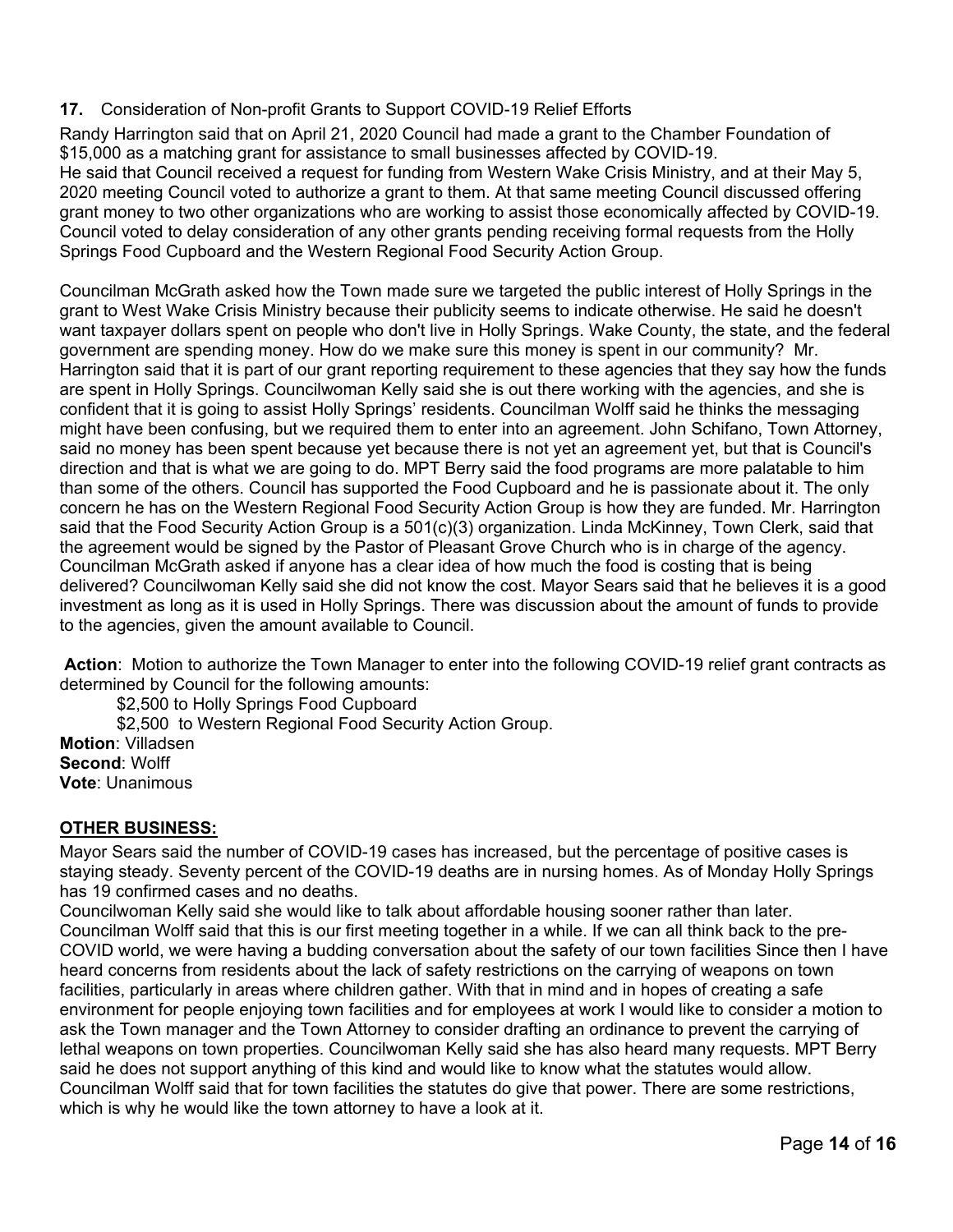John Schifano, Town Attorney, said Council has the authority to regulate property that the Town owns buildings, well-defined athletic fields, etc. You are able to regulate both open carry and concealed carry one or both. Right now the Town has no restrictions.

Councilman McGrath said he wants a more robust discussion before we send staff off to draft an ordinance. You may be able to regulate it in a building but not on the sidewalk outside the building. There might be people who are afraid, but there are others who are not. He would prefer more analysis before we draft any legislation. He asked if it could be put it on the next agenda. Randy Harrington, Town Manager said that it was at the pleasure of the Council. Councilman McGrath said he thought looking into it and putting it on the next agenda would be appropriate. Councilman Wolff said he would like to put it on the agenda with a sample ordinance to discuss. He wanted to put it out in an open meeting to be as transparent as possible, which is why he waited until Council met in person. He said he would like something to have the discussion based off of.

Councilman Villadsen said he would like more discussion, but didn't know that a sample ordinance was necessary. He wants to look at what other municipalities do. MPT Berry said he was afraid there was a pattern of looking for solutions for problems that they have not defined. It is concerning to him and it needs far more vetting and more discussion. He asked if the Parks & Rec Committee had this discussion. Councilman McGrath said he didn't want to move forward unless someone comes forward with incidents that happened or nearly happened, rather than acting without data. Councilman Wolff said he understood his colleague's points, but this is not capricious, it is more proactive. If we wait for an incident there could be a tragedy. It is not arbitrary. He said he wouldn't broach it if there were not widespread concern in the community, including from firearm owners. He also would not frame it as something brought up to satisfy an agenda. It's a proactive measure to prevent accidents and mishaps. Mayor Sears said he would be happy to look into what other towns are doing and move forward.

Councilman Villadsen said a workshop might be more conducive to discussion, but he understood that would be later in June. Councilman McGrath asked if that was enough time to establish what we are doing. He said he thought it would take a month to get data and look at this. He would rather bring this to a workshop in July. MPT Berry said he would like to do it after the budget. Staff should be spending their time on the budget right now and we can get into these discussions later. Councilwoman Kelly said she was fine with waiting until July. Councilman Wolff said he was a little disheartened that his would be considered a political issue. What he would propose is to prevent people from bringing guns into places where our kids are watching puppet shows, or playing soccer. As a parent he considers it necessary and he doesn't think Council should wait. MPT Berry said that there are lots of laws on the books and you're to going to stop bad actors.

Councilman Wolff asked the Town Manager how long it would take to pull together enough information to have a discussion on this issue. Mr. Harrington said that If this is something Council wants to take up and take up quickly, we will reprioritize time and make it happen. He said he thought MPT Berry had a fair point about the budget, but we can have multiple large projects going if that is the will of the Council. It might be nice to have more clarity about what kinds of information would be helpful for your conversation.

Councilwoman Kelly said what she heard was that we are having a discussion about what other towns are doing and a proposal of other ordinances. She said she thought that was worth discussing. She does hear concerns. If we put it on the agenda, people can come and talk to us about it and that will give us the chance to hear both sides. But she would be happy to wait until after the budget. Mr. Harrington said that as far as outlining what state law does and does not allow, staff can make it happen tomorrow, or in a month and a half, whatever your desire is. Councilman Wolff said it is on the Parks and Rec Committee's mind, and if Council doesn't do something soon, we may have to do it before we discuss it. Councilman McGrath said that Councilman Wolff had an emotional reaction, and he understand why, but he wants to hear facts. He doesn't want to hear emotions. Councilman Wolff said that this is not political and it is not emotional. He believes that this is good public policy and will keep the town safer. He said he was not proposing this as a political stunt or out of my personal experience, but because it's the best thing for the town. He asked if Council could discuss this issue at the June workshop. Councilman McGrath said he wanted to wait until July and not divert staff work from the budget. MPT Berry said he had not changed his opinion on the budget taking priority. Consensus was to discuss it at the July Workshop